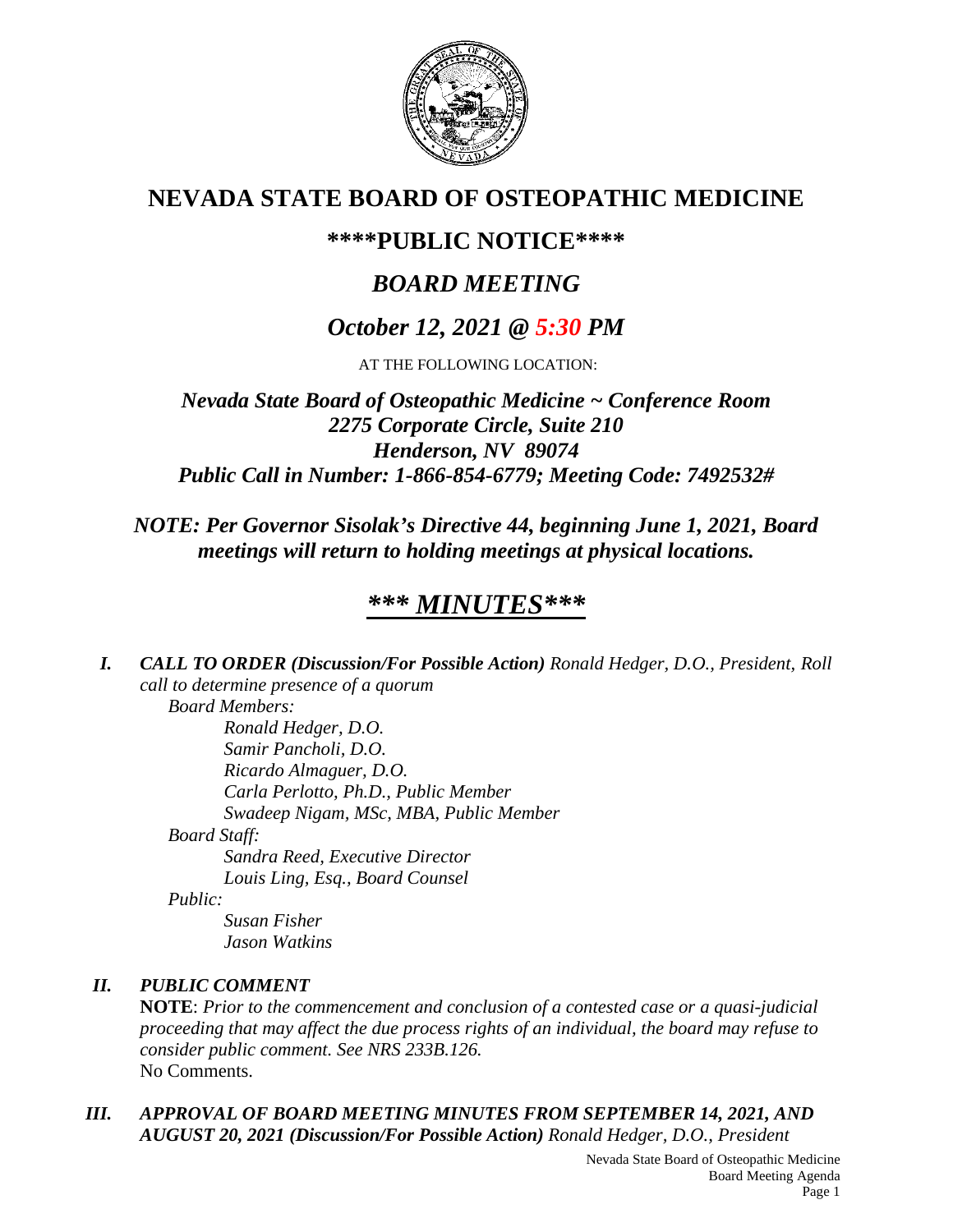Mr. Nigam made a motion to approve the minutes from September 14, and August 20, 2021; seconded by Dr. Pancholi. The minutes were approved by the Board.

### *IV. CONSENT AGENDA TO GRANT LICENSURE FOR OSTEOPATHIC PHYSICIANS, PHYSICIAN ASSISTANTS, SPECIAL EVENT AND SPECIAL LICENSES*

*(Discussion/For Possible Action) Ronald Hedger, D.O., President Under this item the Board may consider the recommendations of the Executive Director and/or President/Vice President to grant licensure to the below listed applicants. The Board may remove any applicant's name from the consent motion, but may not discuss the contents of the application for licensure without the applicant present following proper notice pursuant to the open meeting law.*

| <b>Osteopathic Physician Name</b> | <b>Specialty</b>             |
|-----------------------------------|------------------------------|
| Zachary Baselle, D.O.             | <b>Emergency Medicine</b>    |
| Patrick Hsu, D.O.                 | <b>Emergency Medicine</b>    |
| Khawer Khadimally, D.O.           | <b>Internal Medicine</b>     |
| Adam Larsen, D.O.                 | <b>Internal Medicine</b>     |
| Marc Lewandoski, D.O.             | <b>Family Medicine</b>       |
| Jaclyn Matsuura, D.O.             | <b>Emergency Medicine</b>    |
| Susan Meller, D.O.                | <b>Internal Medicine</b>     |
| <b>Physician Assistant</b>        | <b>Supervising Physician</b> |
| Mandy Coulsey, PA-C               | Drew Blumberg, D.O.          |

*Dennis Fajardo, PA-C Active-Not Working Katherine Mauldin, PA-C Denis Patterson, D.O. Christopher Mercer, PA-C Active-Not Working Regina Pedersen*, *PA-C Active-Not Working* 

Ms. Reed noted Johol Chan, D.O. requested to hold his application for approval until the December meeting, to be approved for licensure beginning January 1, 2022. Dr. Pancholi made a motion to approve the licensees as written (removing Dr. Chan); seconded by Mr. Nigam. There being no discussion, the Board approved licensure.

- *V. CONSIDERATION/APPROVAL OF FY 2020-2021 AUDIT AS REQUIRED PER NRS 218G.400, (Discussion/For Possible Action) Ronald Hedger, D.O., President* Jason Watkins, audit preparer from Watkins Jackson, noted the audit was straightforward with no significant items of interest or suggested changes. Mr. Nigam made a motion to approve the audit for fiscal year 2020-2021; seconded by De. Perlotto. There being no opposition, the Board approved the motion.
- *VI. CONSIDERATION/APPROVAL OF PROPOSAL FOR LEGISLATIVE/GOVERNMENT AFFAIRS SERVICES, (Discussion/For Possible Action) Ronald Hedger, D.O., President* Ms. Reed noted per state requirements at least three organizations were contacted for proposals. Two of the organizations declined to submit a proposal, and only the current organization, McDonald Carano, provided a proposal. Ms. Reed explained the current proposal is similar to the current contract, except for a slight increase in fees (from \$2000.00 to \$2500.00 for months out of Legislative session; and, from \$2500.00 to \$3000.00 for months during the Legislative session). Dr. Hedger made a motion to accept contract as written for next two years; seconded by Mr. Nigam. The Board approved the contract with McDonald Carano.
- *VII. CONSIDERATION/ACTION REGARDING COMLEX LEVEL 2 PE EXAM REQUIREMENTS, (Discussion/For Possible Action) Carla Perlotto, PhD.*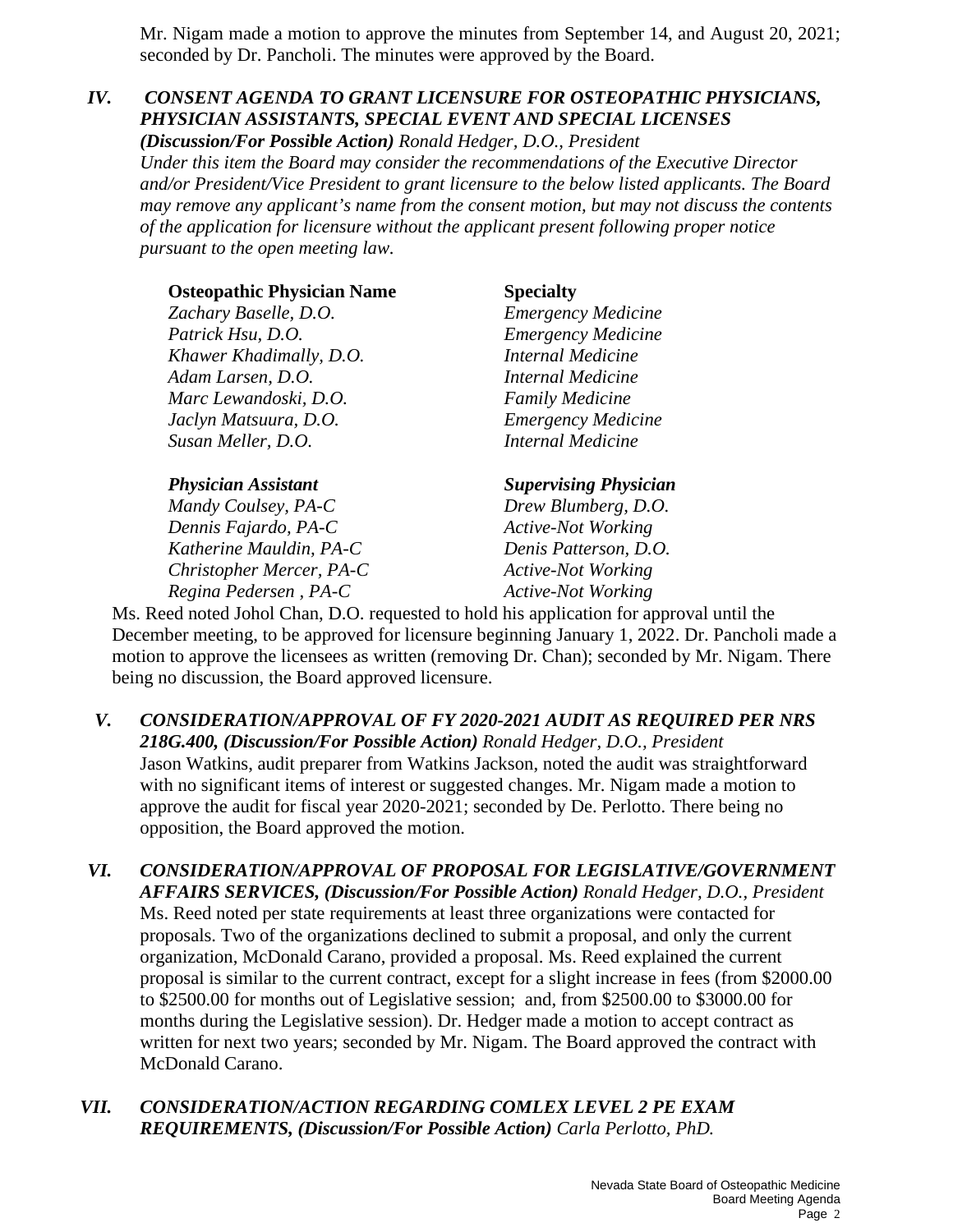Dr. Perlotto mentioned her concern about COMLEX Level 2 PE exam requirement and whether the Board's statutory requirements would impact future applicants, as NBOME has decided to not offer the exam during the Covid-19 pandemic. Mr. Ling explained that current NRS requirements are not impacted as they refer to complying with NBOME requirements. Since NBOME has suspended the exam, the exam will not be part of the current requirements and will not prevent future applicants from being licensed. Graduating medical students from class of 2021 may have taken the exam. However, few, if any graduates from the class of 2022, and most likely class of 2023, will have taken the exam. No action was needed, as a current statute sufficiently covers this issue.

#### *VIII. CONSIDERATION/ACTION REGARDING UPDATED REVISED POLICY FOR PROSPECTIVE CONTINUING EDUCATION AUDITS, (Discussion/For Possible Action) Ronald Hedger, D.O., President*

Ms. Reed noted the revised policy moves the CME audit period to occur during the renewal period, ending on December 31 of each year. This was revised from auditing licensees after the renewal period. The new policy aligns with the statute. Dr. Perlotto made a motion to accept the updated revised CME policy in text and flow chart format; seconded by Mr. Nigam. There being no opposition, the Board approved the motion.

### *IX. CONSIDERATION/ACTION REGARDING IBM COMPLAINT REVIEW PROCESS, (Discussion/For Possible Action) Samir Pancholi, D.O.*

Dr. Pancholi suggested implementing a current complaint review process for Investigative Board Members (IBM). Mr. Ling suggested developing a check list for complaints, which would include possible options on how to address them. Dr. Hedger suggested reviewing examples from other boards. Dr. Pancholi volunteered to work with Mr. Ling, Ms. Reed, and Mr. Bailey, Board investigator, to develop and update IBM complaint review documentation. Mr. Ling noted developing a complaint review process for IBMs may take several months to complete.

#### *X. CONSIDERATION/ACTION REGARDING A POLICY ADDRESSING POSSIBLE MISINFORMATION OF COVID 19 BY PROVIDERS, (Discussion/For Possible Action) Swadeep Nigam, MSc, MBA, Secretary-Treasurer*

Mr. Nigam noted misinformation of COVID-19 treatment has become a nationally reported topic, with medical boards, organizations, local governments, and several state boards implementing policies to address misinformation, including, disciplinary action taken against physicians for pushing misinformation about COVID-19. After much discussion with varying viewpoints on the matter, the Board agreed an official statement or policy should be approved. Ms. Reed noted to address all viewpoints, having a broad policy in place. Mr. Nigam will work with Mr. Ling and Ms. Reed to draft a policy for the Board to discuss at the November meeting.

### *XI. EXECUTIVE DIRECTOR'S REPORT*

- *a. Financial Statements* Ms. Reed noted the financials beginning in September will indicate the budget numbers will be spread evenly among all months.
- *b. Licensing* Renewal season in progress. Licensees are using and returning the CME audit form created for this renewal season.
- *XII. LEGAL REPORT (Discussion/For Possible Action) by Louis Ling, Board Counsel and/or Justin Taruc, Deputy Attorney General* No reports from Mr. Ling.
- *XIII. LEGISLATIVE UPDATE (Discussion/For Possible Action) by Susan Fisher, Board Government Affairs/Lobbyist.*